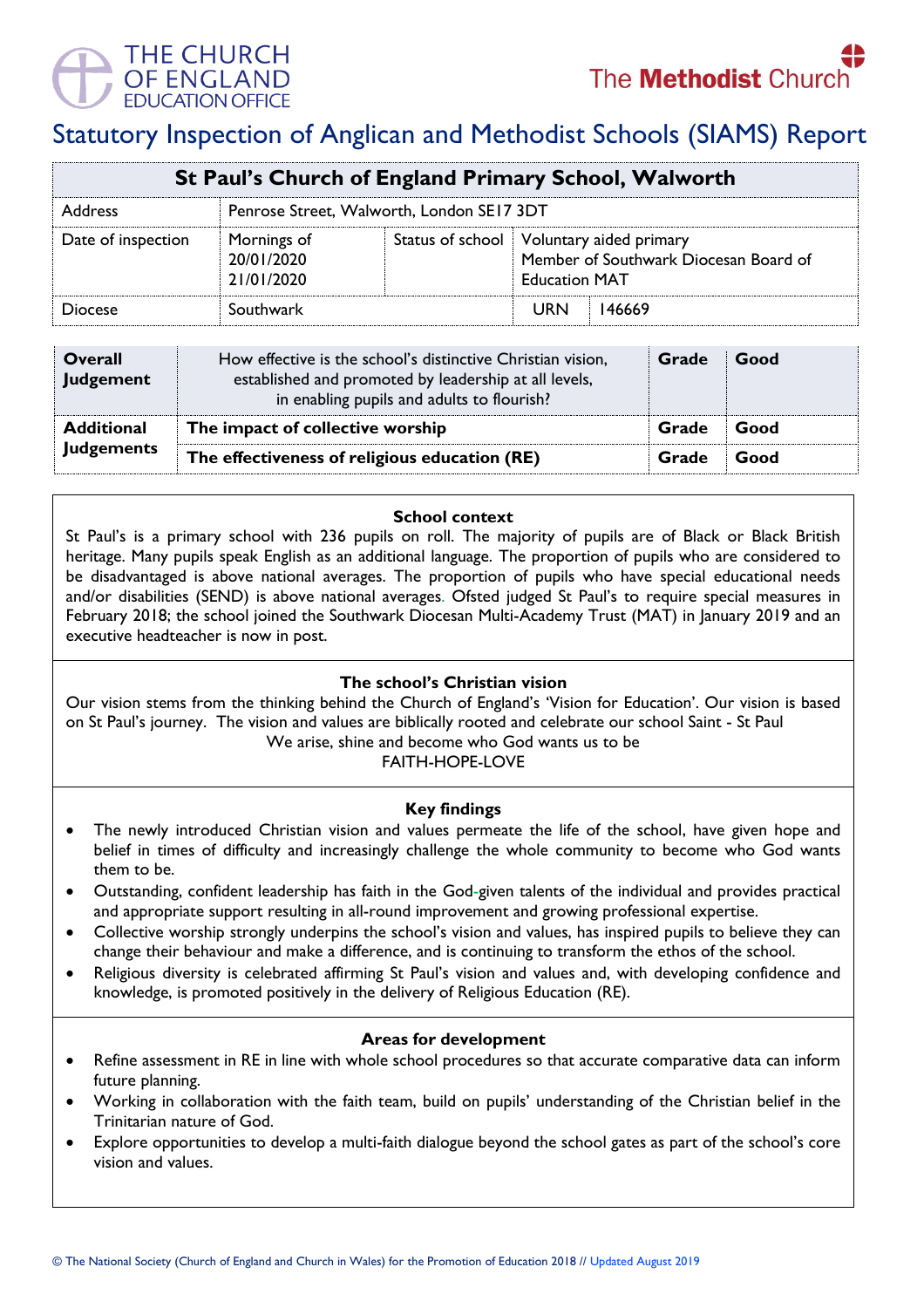How effective is the school's distinctive Christian vision, established and promoted by leadership at all levels, in enabling pupils and adults to flourish?

#### **Inspection findings**

Vision and values, rooted in Christian narrative and clear theology, sustain and foster growth and belief. Encouraged and promoted by leadership at all levels, they enable pupils and adults to flourish. They are highlighted in documentation and clearly visible in practice. For example, staff artwork, reflecting personal interpretations of the vision and values, is displayed with pride around the school. 'The areas to improve' from the last inspection have taken on a different perspective due to significant challenges and the re-launching of the school as a member of the diocesan MAT. A 'review and renewal of the school's core Christian values' has certainly taken place with impressive results.

The outstanding senior leadership team has employed 'tough love' to drive improvement. Clear and intelligent strategies are in place. Initiatives are minutely documented, timetabled and monitored. The whole school community are empowered to be part of the process and become who God wants them to be. Their Godgiven talents are promoted. Practical and appropriate support is provided including targeted and relevant continued professional development. There is clarity of roles and responsibilities. Staff are being 'pushed' in a nice way. They want to be challenged. Future Church school leaders are being developed. Governors recognise that the 'incredible' transparency now in place, and continual repetition of expectations, has enabled them to become more robust in their monitoring and evaluation duties. The chair of governors now holds regular 'St Paul's Journey' meetings with parents seeking their views and ideas and addressing their concerns. As a result, two parents have become governors. Parents feel they are welcomed, listened to and kept informed by the caring leadership. They receive regular newsletters celebrating achievement, communicating improvement and explaining Christian practice.

Strong, respectful and reciprocal partnerships with the diocese, the MAT and partner school have enabled St Paul's to affirm its Christian distinctiveness and have hope 'for our future dreams'. The church and school work closely together to offer stability to pupils and the wider community.

Data shows standards are rising. Termly tracking and assessment indicate pupils are now making good progress. Rigorous and robust monitoring ensures that pupils with SEND are identified quickly. Education plans are shared with parents thus impacting on learning both at home and at school. Parents enthusiastically acknowledge the positive influence the school has had on the lives of their children - 'in this day and age St Paul's is the perfect setting'. St Paul's offers a broad and balanced learning experience. They are in the first phase of developing a new curriculum with the school's vision and values at the heart of the process. As with other improvement initiatives, firm informed foundations have been laid and been built upon as and when appropriate. The senior leadership team acknowledge there are no 'quick fixes'.

Pupils are proud to be members of the united school team. They know 'there are no outcasts; there is no discrimination'. They 'take their faith seriously and respect all people', 'loving others as they want to be loved'. The introduction of the school's new relevant and accessible vision and values has led to improved behaviour, the acquisition of resilience and the raising of aspirations. Pupils are encouraged to have faith and believe they 'can do it with God's help'. The school supports all pupils in their spiritual development enabling them to flourish. The distinctive, inclusive Christian ethos now established has allowed both staff and pupils to actively participate in discussion and willingly share their spirituality with others around them. Forgiveness and reconciliation are practised. All-embracing mental health, immersed in the new curriculum, is a priority. Behaviour is no longer the first concern allowing the school to look more deeply at individual needs.

The celebration of religious diversity and the promotion of its multi-cultural community are real strengths of the school and flow from the affirmation of the vision and values of Saint Paul himself. All are considered special in the eyes of God. This belief is positively promoted through the delivery of RE. The pupils talk enthusiastically about learning about different religions and of 'teaching their teachers' about their own particular faith. They feel they have become more understanding and less judgemental. Despite their own challenges, pupils show compassion for those in need. They have raised money for the Manna Centre, a local homeless charity. They have participated in the Bishop's Lent Appeal by raising money to support the building of a hospital for St Patrick's Mission centre in Zimbabwe with whom they already have strong links.

Collective worship unashamedly reinforces the school's vision and values. They are loudly proclaimed at the beginning and the end of each session. They underpin relevant, accessible content and biblical teaching. Pupils assist in the delivery of collective worship. They display knowledge of biblical references but their understanding of the Christian belief in the Trinitarian nature of God is limited. Pupils see collective worship as a safe time to be together as a family – 'you are not alone; everybody is there for you'. Prayer allows pupils the